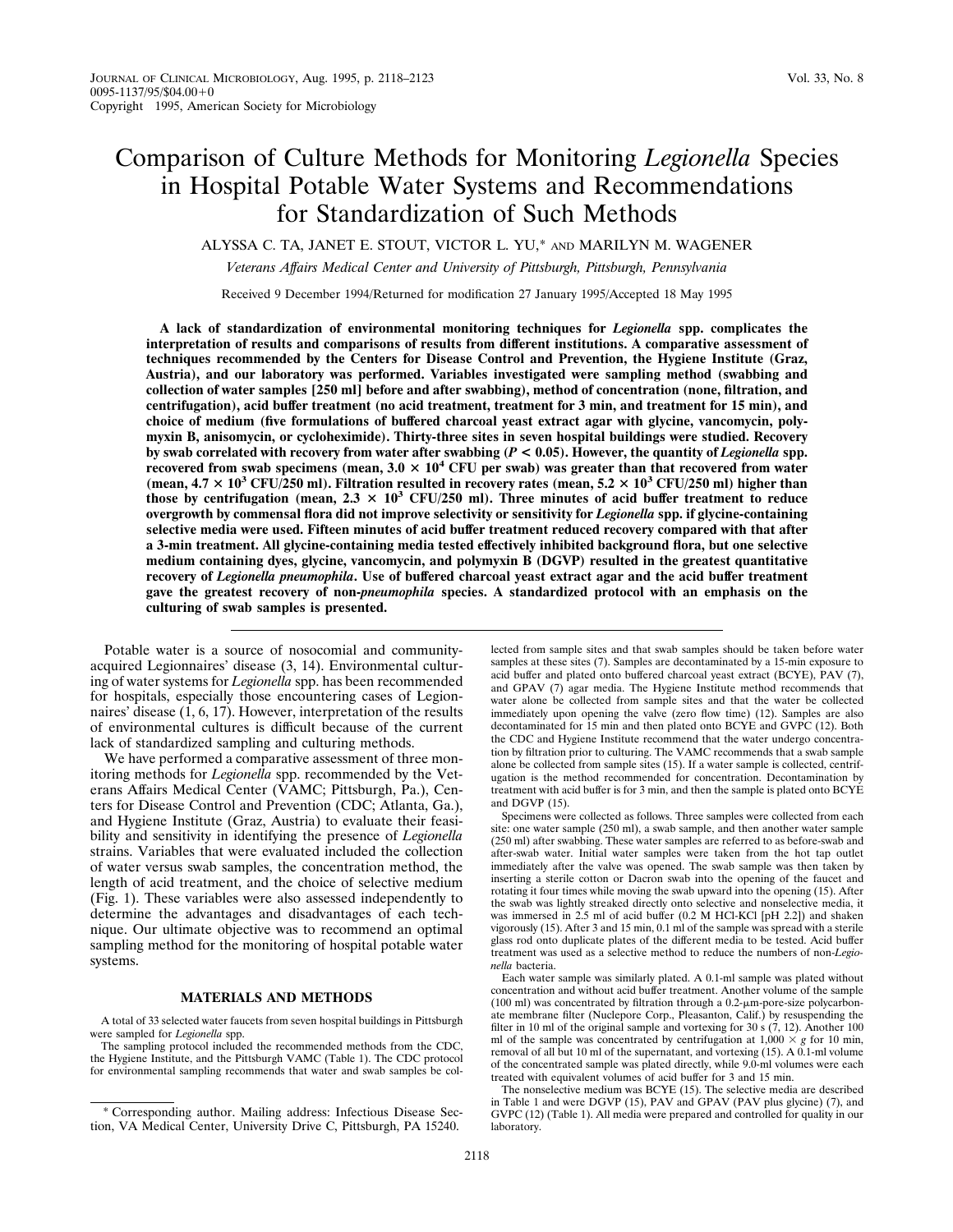

FIG. 1. Flow diagram of sample collection and processing.

The inoculated culture media were incubated at 37°C in a humidified atmosphere with no  $CO<sub>2</sub>$  and read at 5 to 6 days. Suspected *Legionella* colonies were subcultured onto blood agar and BCYE for verification. The species and/or serogroups were determined by the slide agglutination test and direct fluorescent-antibody staining. Identification of non-*Legionella pneumophila* species was performed courtesy of Robert F. Benson at the Centers for Disease Control, Respiratory Branch, Atlanta, Ga.

Statistical analysis was done with the Prophet system (BBN System & Technology Corp., Cambridge, Mass.). The Wilcoxon signed-rank test was used to compare two groups (i.e., the filtration and centrifugation groups and the 3-min and 15-min acid treatment groups) paired by site. The Friedman test, with all possible pairwise comparisons, was used to evaluate more than two groups (i.e., types of media and recommended monitoring methods). Percent positivity was evaluated by the chi-square test. The correlation between swab and water samples was evaluated by a linear regression model. The data were transformed prior to regression analysis to account for dilution and concentration factors.

### **RESULTS**

*Legionella* spp. were isolated from all 33 sites sampled. The same species and/or serogroups detected with the swab were also found in the water samples. *Legionella bozemanii*, *Legionella rubrilucens*, *Legionella anisa*, *Legionella erythra*, and *L. pneumophila* serogroups 1, 3, and 6 were isolated.

**Sampling methods.** The results for specimens collected, processed, and cultured as specified by the CDC, Hygiene Institute, and VAMC are presented in Table 2. The means were calculated only for each specific method and one medium formulation. The VAMC swab sampling method recovered significantly more *Legionella* CFU per plate than any of the water sampling techniques for 22 of 33 sites, resulting in the greatest overall mean CFU-per-plate value  $(P < 0.001,$  Friedman's test) (Table 2). There was no significant difference in the sensitivities (percentage of positive sites) observed for the different methods  $(P > 0.3$ , chi-square test) (Table 2). Among the three recommended water sampling methods, concentrating by filtration as recommended by the CDC and Hygiene Institute gave a significantly higher yield of *Legionella* CFU than those of the other methods  $(P < 0.01$ , Wilcoxon signed-rank test) (Table 2).

An evaluation of the sample methods that included but was not limited to the specific recommended protocols also showed that the swab method recovered more *Legionella* CFU from the same site than did the method of collecting 250 ml of water  $(P < 0.001$ , Wilcoxon signed-rank test) (Table 3). The mean total of *Legionella* CFU recovered from the swab was  $30.2 \times$  $10<sup>3</sup>$  CFU, that from the before-swab water sample that was centrifuged was  $2.0 \times 10^3$  CFU, and that from the filtered 250-ml sample of before-swab water was  $5.0 \times 10^3$  CFU (Table 3). Means were calculated from 330 plates inoculated with samples from 33 sites. There was no significant difference in the quantitations of *Legionella* CFU in water samples taken before and after swabbing (Table 3). However, the yield from the swab correlated directly with the yield from the water after swabbing  $(P < 0.05$ , linear regression analysis). For example, in sites where recovery of *Legionella* organisms from the swab was great, recovery from water after swabbing was also great. For a given site, there was no quantitative correlation between the number of *Legionella* organisms recovered from water before swabbing and the number recovered from the swab.

**Method of water concentration.** Concentration greatly improved the detection of *Legionella* spp. in water samples (Table 3 and Fig. 2). Filtration was significantly more effective than centrifugation, with filtration recovering on average more than twice the number of *Legionella* organisms (CFU per plate) than centrifugation ( $P < 0.001$ , Wilcoxon signed-rank test). Although the chance of recovering *Legionella* spp., measured in terms of CFU per 0.1 ml, on a culture plate increased with the concentration of the sample, calculations to estimate the total CFU in the original sample indicate that some *Legionella* organisms are lost in the process. An estimate of the total CFU per 250 ml of water collected before or after swabbing (Table 3) showed that filtration recovered 76 to 77% of the expected yield (compared with a sample without concentration) while centrifugation recovered only 31 to 36% (Table 3).

**Acid treatment and media used.** All the selective media except PAV yielded essentially pure *Legionella* cultures (Table 4). Contaminating non-*Legionella* bacteria were frequently recovered on the PAV medium. An examination of the numbers

| Institution and<br>sampling method | Concn method   | Time of acid<br>treatment<br>(min) | Selective<br>medium | Concn of additive to selective medium <sup>a</sup> |         |     |                |       |                  |
|------------------------------------|----------------|------------------------------------|---------------------|----------------------------------------------------|---------|-----|----------------|-------|------------------|
|                                    |                |                                    |                     | Glv                                                | Vanco   | PB  | Aniso          | Cyclo | Dyes             |
| <b>VAMC</b>                        |                |                                    |                     |                                                    |         |     |                |       |                  |
| Swab                               | $NA^b$         | 3                                  | <b>DGVP</b>         | 3.0                                                | $1.0\,$ | 50  | $\theta$       | 0     | $10$ (each)      |
| Water                              | Centrifugation | 3                                  | <b>DGVP</b>         | 3.0                                                | 1.0     | 50  | $\theta$       | 0     | $10$ (each)      |
| <b>CDC</b>                         |                |                                    |                     |                                                    |         |     |                |       |                  |
| Water                              | Filtration     | 15                                 | <b>PAV</b>          | $\Omega$                                           | 5.0     | 100 | 80             | 0     | 0                |
|                                    |                |                                    | <b>GPAV</b>         | 3.0                                                | 5.0     | 100 | 80             |       |                  |
| Swab                               | NA             | 15                                 | <b>PAV</b>          |                                                    | 5.0     | 100 | 80             |       |                  |
|                                    |                |                                    | <b>GPAV</b>         | 3.0                                                | 5.0     | 100 | 80             | 0     | 0                |
| Hygiene Institute                  |                |                                    |                     |                                                    |         |     |                |       |                  |
| Water                              | Filtration     | 15                                 | <b>GVPC</b>         | 3.0                                                | 1.0     | 80  | $\overline{0}$ | 80    | $\boldsymbol{0}$ |

TABLE 1. Three currently recommended methods for monitoring *L. pneumophila* in potable water

*a* Gly, glycine (mg/ml); Vanco, vancomycin (µg/ml); PB, polymyxin B (U/ml); Aniso, anisomycin (µg/ml); Cyclo, cycloheximide (µg/ml); Dyes, bromocresol purple and bromothymol blue ( $\mu$ g/ml). *b* NA, not applicable.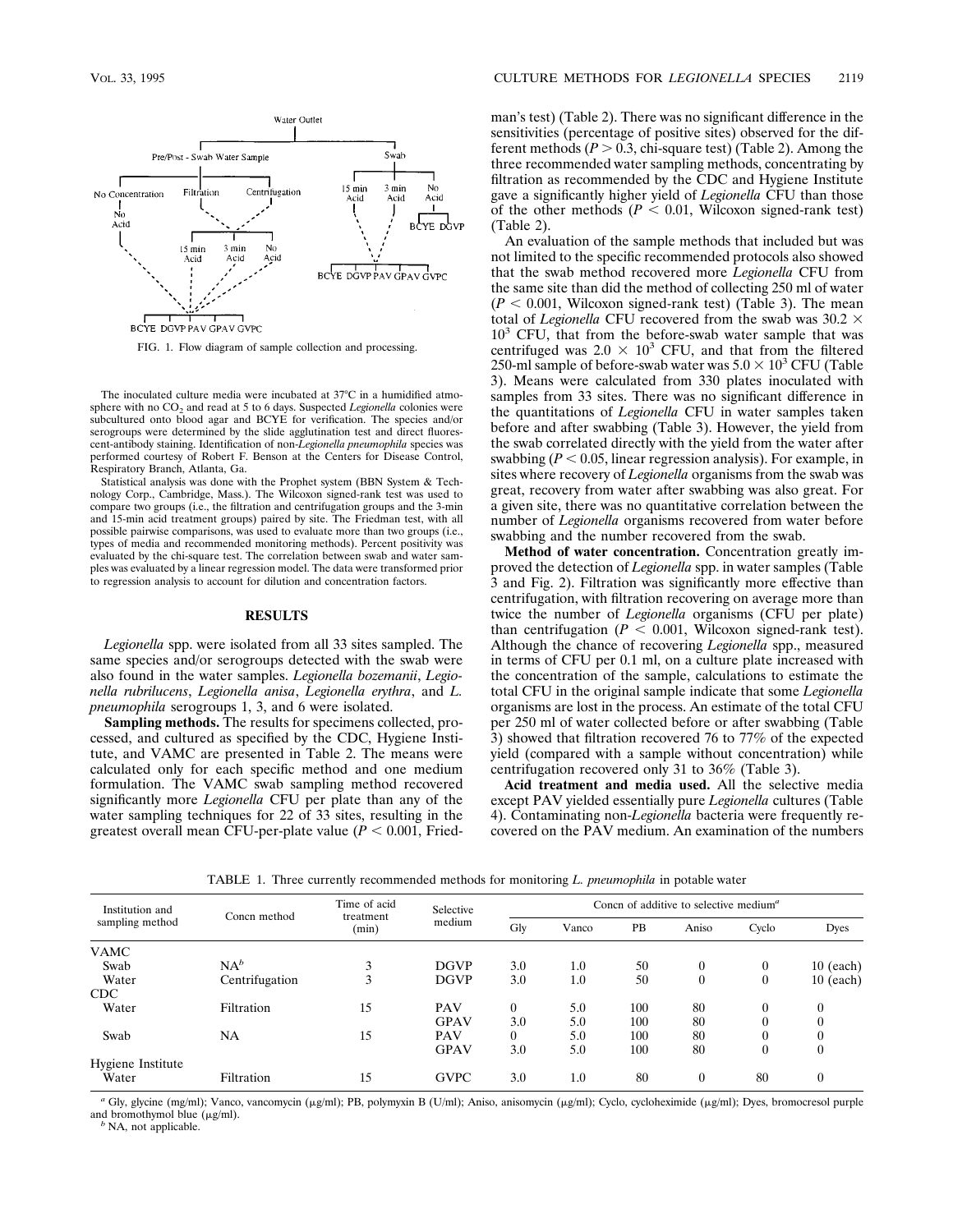|                                                            |                   | CFU/plate  | $%$ Positive         |                            |
|------------------------------------------------------------|-------------------|------------|----------------------|----------------------------|
| Method and institution                                     | Mean <sup>a</sup> | <b>SEM</b> | Plates<br>$(n = 66)$ | <b>Sites</b><br>$(n = 33)$ |
| Swab                                                       |                   |            |                      |                            |
| VAMC (swab, 3-min acid, DGVP)                              | 137.6             | 24.9       | 73                   | 76                         |
| Water <sup>b</sup>                                         |                   |            |                      |                            |
| VAMC (after-swab, centrifuge, 3-min acid, DGVP)            | 5.6               | 2.1        | 71                   | 85                         |
| CDC (after-swab, filter, 15-min acid, PAV)                 | 12.4              | 4.3        | 73                   | 82                         |
| CDC (after-swab, filter, 15-min acid, GPAV)                | 10.9              | 4.2        | 70                   | 79                         |
| Hygiene Institute (before-swab, filter, 15-min acid, GVPC) | 10.5              | 4.3        | 59                   | 76                         |

TABLE 2. VAMC swab method gave significantly greater yields of *L. pneumophila* than those of other methods

*<sup>a</sup>* Means were calculated from a total of 66 plates (duplicate plates of one medium formulation) inoculated with samples from 33 sites.

*b* The CDC and Hygiene Institute methods of water processing yielded significantly greater amounts of *Legionella* spp. than those of the VAMC method ( $P < 0.01$ , Wilcoxon signed-rank test).

of *Legionella* bacteria recovered without an acid buffer treatment and with a 3-min acid buffer treatment of the samples showed that the highest mean number (in CFU per milliliter) of *L. pneumophila* was recovered on DGVP, followed by GVPC, GPAV, and PAV ( $P < 0.05$ , Friedman's test) (Table 4). No significant differences in the recovery of *L. pneumophila* after a 15-min acid buffer treatment of the samples were observed for any of the media ( $P > 0.05$ , Friedman's test). In fact, extending the period of the acid buffer treatment actually reduced the yield of *Legionella* organisms, although this reduction did not reach statistical significance (Table 4). The nonselective medium (BCYE) also yielded *Legionella* spp. after an acid buffer treatment of the samples, but the recovery was sometimes difficult to interpret because of contaminating background flora (Table 4). BCYE and an acid buffer treatment were necessary for the detection of non-*pneumophila* species which grew poorly on all selective media (Table 4 and Fig. 3). No significant improvement in the recovery of *L. pneumophila* or *Legionella* spp. was observed on any medium if the acid buffer treatment was prolonged from 3 to 15 min ( $P > 0.05$ , Wilcoxon signed-rank test).

## **DISCUSSION**

The degree of *Legionella* colonization of the water supply in a hospital has been shown to correlate with the incidence of

TABLE 3. Recovery of *Legionella* spp. from swabs was greater than that from 250-ml water samples from the same site

|                       | CFU/plate         |            | Estimated total CFU                    |  |  |
|-----------------------|-------------------|------------|----------------------------------------|--|--|
| Sample                | Mean <sup>b</sup> | <b>SEM</b> | $(10^3)$ in sample <sup><i>a</i></sup> |  |  |
| $Swab^c$              | 140.6             | 11.2       | 30.2                                   |  |  |
| Water before swabbing |                   |            |                                        |  |  |
| No concn              | 2.6               | 0.5        | 6.5                                    |  |  |
| Centrifugation        | 7.9               | 1.5        | 2.0                                    |  |  |
| Filtration            | 22.0              | 4.1        | 5.0                                    |  |  |
| Water after swabbing  |                   |            |                                        |  |  |
| No concn              | 2.8               | 0.5        | 7.0                                    |  |  |
| Centrifugation        | 9.9               | 1.6        | 2.5                                    |  |  |
| Filtration            | 23.5              | 4.3        | 5.3                                    |  |  |

*<sup>a</sup>* Estimates of the total CFU in the original samples (per swab and per 250 ml of water) were calculated by converting CFU per 0.1 ml to CFU per milliliter and multiplying these figures by the dilution factor (swab) or concentration factor (water) and those figures by the total volume of the original sample.

 $\overrightarrow{b}$  Means were calculated from 330 plates (five different medium formulations in duplicate) inoculated with samples from 33 sites in 7 buildings.

*i*s Swab samples were suspended in 2.5 ml of acid buffer for 3 min; water samples received no acid buffer treatment.

nosocomial Legionnaires' disease (3, 11). Therefore, in selecting the appropriate culture method, maximal sensitivity for the detection of *Legionella* spp. is desirable, given the public health implications of the results. Furthermore, guidelines for remedial action based on quantitative *Legionella* data from environmental culturing have been proposed (13). Before any guidelines can be applied, a standardized protocol for the monitoring of *Legionella* colonization should be implemented, since different culture methods will yield different results. This issue is particularly important if environmental culturing is used to determine the necessity for specialized laboratory tests for *Legionella* infection in patients with pneumonia or to provide the basis for a decision for water system disinfection (1, 13).

Several different approaches to performing environmental monitoring for *Legionella* spp. have been recommended (7, 12,



FIG. 2. Recovery of *L. pneumophila* from swab and water samples. The swab samples yielded significantly more CFU per plate than any water sample  $(P <$ 0.001, Wilcoxon signed-rank test). The quantitative recovery of *L. pneumophila* from water was greatest following filtration  $(P < 0.001$ , Wilcoxon signed-rank test). Values given are means calculated from 330 plates inoculated with samples from 33 sites. Error bars indicate standard deviations. no conc., no concentration; cent., centrifugation; filt., filtration.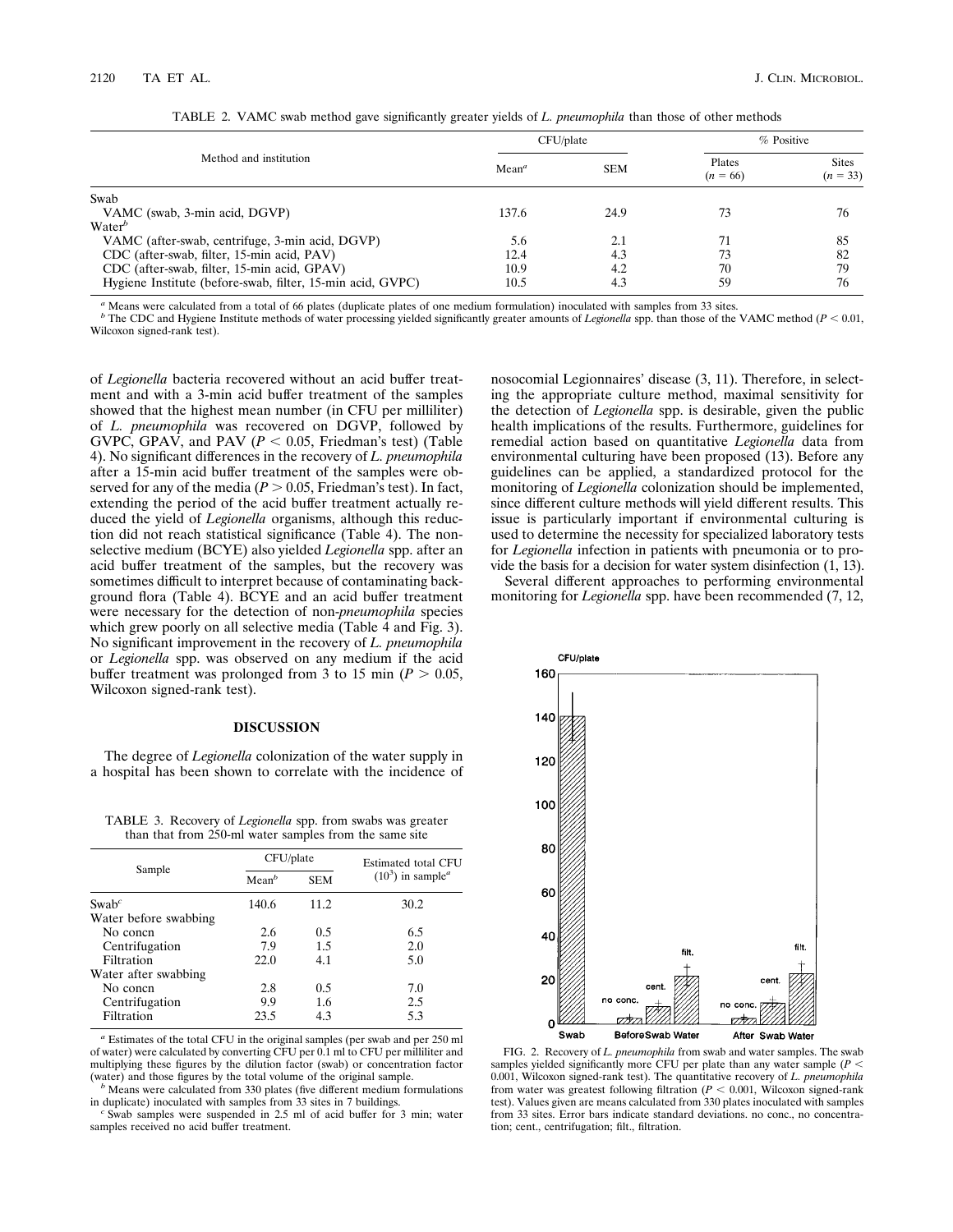|                               |                                    | Recovery (mean $CFU/ml$ <sup>a</sup> |                     |              |             |             |  |  |
|-------------------------------|------------------------------------|--------------------------------------|---------------------|--------------|-------------|-------------|--|--|
| Organism(s)                   | Time of acid<br>treatment<br>(min) | Nonselective<br>medium<br>(BCYE)     | Selective medium    |              |             |             |  |  |
|                               |                                    |                                      | No glycine<br>(PAV) | With glycine |             |             |  |  |
|                               |                                    |                                      |                     | <b>DGVP</b>  | <b>GPAV</b> | <b>GVPC</b> |  |  |
| L. pneumophila                |                                    | 12.1                                 | 13.9                | 17.2         | 15.2        | 16.4        |  |  |
|                               |                                    | 16.4                                 | 14.8                | 16.6         | 14.8        | 16.0        |  |  |
|                               | 15                                 | 15.8                                 | 13.8                | 15.8         | 14.2        | 15.8        |  |  |
| Legionella species            |                                    | 1.5                                  | 4.1                 | 0.7          | 0.6         | 1.3         |  |  |
|                               |                                    | 10.0                                 | 4.5                 | 0.5          | 0.7         | 2.2         |  |  |
|                               | 15                                 | 9.7                                  | 4.3                 | 0.6          | 0.7         | 1.7         |  |  |
| Other microflora <sup>b</sup> |                                    | Heavy                                | Moderate            | Rare         |             |             |  |  |
|                               |                                    | Light                                | Light               | $\theta$     |             |             |  |  |
|                               | 15                                 | Light                                | Rare                | $\mathbf{0}$ |             |             |  |  |

TABLE 4. Effects of acid buffer treatment and culture medium on recovery of *Legionella* spp.

*<sup>a</sup>* Means were calculated from a subgroup of 148 plates for *L. pneumophila* and non-*Legionella* organisms and from 84 plates for *Legionella* species. Standard errors of the mean: L. pneumophila and Legionella species (BCYE, 3- and 15-min acid), 3.0 CFU/ml; Legionella species (BCYE, no acid), 0.8 CFU/ml; Legionella species<br>(PAV), 11.5 CFU/ml; Legionella species (DGVP, GPAV, GVPC), 0.3 C per plate; rare, 1 to 5 CFU per plate; 0, <1 CFU per plate. *b* Other microflora, non-*Legionella* organisms.

15). The objective of this study was to compare three of these recommended methods in an attempt to assess the advantages and disadvantages of each method. Ultimately, a standardized method for the recovery of *Legionella* spp. from hospital water distribution systems would be advantageous.

Our data demonstrate that the method of sample collection is critical to determining the level of *Legionella* colonization in a hospital water system. The swab method of sample collection and processing used at the Pittsburgh VAMC detected the same number of *Legionella*-positive sites but revealed higher concentrations of *Legionella* organisms than two other recommended techniques that sampled water (Table 2). The swab method also recovered more than 300 CFU per plate from 14 of 33 sites (data not shown). In such cases, we have found that dilutions of 1:10 and 1:100 were required to quantitatively assess the level of contamination. The increased yield of *Legionella* CFU from the swab was likely due to its direct sampling of the biofilm to which *Legionella* organisms can adhere. Also of note is that an increase (from a mean of 15 CFU per plate to a mean of  $300+$  CFU per plate) in the recovery of



⊠L.pneumophila □Non-pneumophila spp.

FIG. 3. Comparison of culture yields by medium for samples subjected to 3 min of acid buffer treatment. DGVP yielded the greatest mean amount of *L. pneumophila*, but BCYE was able to recover more than twice the amount of non-*pneumophila* species than any selective medium ( $P < 0.001$ , Wilcoxon signed-rank test). Error bars indicate standard deviations.

*Legionella* organisms with the swab was observed after faucet aerators were removed at two sample sites (data not shown).

Biofilm research has shown that in virtually every habitat, bacteria grow preferentially on surfaces and not in the bulk aqueous phase (8). Since our data agree with those from other investigations that have shown that the numbers of *Legionella* organisms sampled from the biofilm were greater than those of *Legionella* organisms sampled from water (16), it appears that *Legionella* spp. are members of the biofilm consortium.

The concentration of water samples by filtration yielded greater numbers of *Legionella* organisms and produced more positive cultures than those produced by centrifugation (Table 3). There was, however, some loss of *Legionella* numbers if the concentration methods were used. The yield following concentration by filtration was 77% of the yield from the original water samples (Table 3). A similar reduction in yield (76 to 78% recovery) was observed in another study by Barbaree et al. (2). The recovery of *Legionella* organisms by centrifugation can be improved by increasing the spin speed to achieve a relative centrifugal force of  $6,100 \times g$  (4).

Unlike many other bacteria, *Legionella* spp. are relatively resistant to acidic pH. Therefore, acid buffer treatment can be used to select for *Legionella* spp. However, in this study, acid buffer treatment did not significantly improve the recovery of *L. pneumophila* from the samples tested. This is likely due to the fact that any one of the selective media containing glycine was able to inhibit the growth of competing microorganisms from potable water samples. In fact, increasing the time of the acid exposure from 3 to 15 min actually reduced the recovery of *Legionella* spp. (Table 4). It is important to note, however, that on occasion, we (13a) and others (10, 12) have encountered samples from water systems which required acid treatment to inhibit competing microorganisms. Therefore, samples should not be discarded so that a culture can be repeated if overgrowth of competing organisms occurs.

Acid treatment was required, however, for a maximal yield of the non-*pneumophila* species (Fig. 3). These species were generally recovered on BCYE or PAV only. BCYE and PAV media do not contain glycine (Table 4), which suggests that glycine inhibits the growth of non-*pneumophila* species. Calderon and Dufour have also reported the inhibition of *Legionella* species (especially *L. gormanii*) by media containing glycine (5).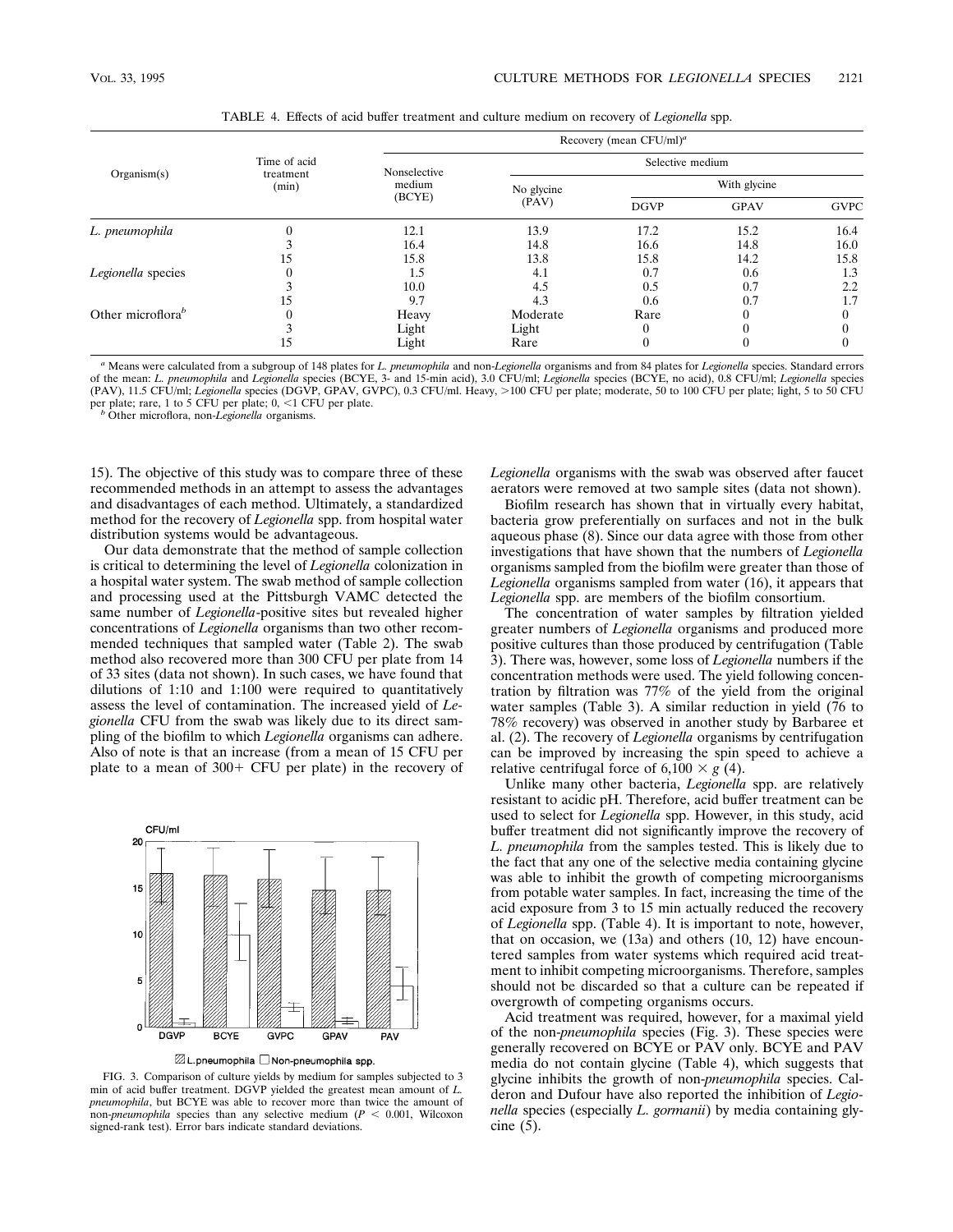Several different medium formulations are used for the recovery of *Legionella* spp. from environmental samples. We found that the quantitative recovery of *L. pneumophila* was greatest from DGVP. DGVP medium was also as effective as the other selective media in inhibiting background flora (Table 4). DGVP has the advantage of being the most cost-effective to use since it contains fewer antibiotics at lower concentrations than the other media tested. The use of selective media with high concentrations of antibiotics (e.g., GPAV) and extended acid buffer treatment did not result in the increased recovery of *Legionella* spp. from the potable water samples in this study. These methods may be more appropriate for cooling tower water, which is more heavily contaminated with competing flora. Culturing on BCYE after acid treatment (3 or 15 min) was similar to that on DGVP with respect to *Legionella* quantitation. This result is in agreement with those of previous reports (10). However, culturing on BCYE after acid treatment was not as effective as that on DGVP in inhibiting competing microflora (Table 4).

Since the level of competing microorganisms may vary by geographic location, different selective media may be optimal in different regions. For example, Edelstein (9) reported that MWY (selective supplements, DGVP plus anisomycin [80  $\mu$ g/ ml]) (9) performed better than BMPA-alpha (selective supplements, polymyxin B [80  $\mu$ g/ml], anisomycin [80  $\mu$ g/ml], (9), cefamandole  $[4 \mu g/ml]$  (9), while Reinthaler et al. (12) reported no difference between MWY and BMPA-alpha and preferred GVPC.

For the comparison of degrees of colonization at different institutions, it would be ideal if the units were standardized. The results for sampling and processing methods in this study were given in CFU per milliliter, CFU per plate, CFU per swab, and CFU per 250 ml in order to demonstrate each technique's ability to recover *Legionella* spp. (Table 3). The swab culture should ideally be reported as CFU per swab rather than CFU per plate to account for possible differences in dilution. This can be calculated from the original volume of acid or water in which the swab was suspended. In addition, if water samples are concentrated, the units should be adjusted to reflect the CFU-per-milliliter value of the original sample.

The methods that we have evaluated for the monitoring of *Legionella* spp. in potable water were equal in sensitivity, i.e., in their abilities to detect *Legionella* spp. if *Legionella* spp. were present. However, these methods differed significantly in the quantities of *Legionella* spp. detected. This is extremely important, given that outbreaks of Legionnaires' disease have been linked to exposure to amplified levels of *Legionella* organisms (3, 13) and that criteria for remedial action and disinfection have been suggested on the basis of the levels of *Legionella* spp. recovered from water samples (13). Shelton et al. (13) have recommended that remedial action be taken if *Legionella* spp. are isolated from potable water samples in quantities of  $>10$ CFU/ml. On the basis of our experience with the swab method, quantities of  $>1,000$  CFU per swab would warrant remedial action or disinfection (13a). If we used these criteria as a basis for the evaluation of the results from the sites we sampled, water samples collected before the swabbing of the site would have identified only 21% (7 of 33) of the sites in need of intervention while swab samples would have identified 42% (14 of 33) of the sites. In addition, for 3 of 14 samples with greater than 2,000 CFU per swab, the before-swab water was completely negative for *Legionella* spp., even after filtration. These results suggest that if hospitals rely solely on water samples for the monitoring of distal outlets for *Legionella* contamination, false-negative results with an accompanying false sense of security may occur.

A correlation of the degree of *Legionella* colonization with the subsequent risk of hospital-acquired Legionnaires' disease necessitates comparisons of data from different hospitals. This is difficult today because of the variation in environmental sampling methods. Standardizing the culturing protocol would be an important step in forming a scientific foundation for decision-making with regard to the prevention of Legionnaires' disease. Allegheny County of Pennsylvania now mandates routine environmental cultures for *Legionella* spp. in all hospitals in Allegheny County as a preventive measure against hospitalacquired legionellosis (1). The Environmental Protection Agency and Occupational Safety and Health Administration have traditionally used minimal levels of toxins and microbes in assessing the safety and quality of the water supply. A standard culturing protocol is necessary before mandated guidelines can be implemented.

On the basis of our findings, we recommend that swab samples be collected as part of any *Legionella* sampling protocol. Sampling for *Legionella* spp. with swabs was equivalent in sensitivity to and resulted in a greater yield than sampling of water, and the swab was easy to use and transport and required less processing time since no concentration step was necessary. This aspect is especially important, because many sites in a hospital building need to be sampled. We suggest the following approach for consideration. Sampling by swabbing the inner walls of a faucet is preferred to the sampling of large volumes of water from distal outlets of water distribution systems. Because faucet aerators may prevent the adequate sampling of the biofilm for *L. pneumophila*, they should be removed before swabbing. If a water sample is taken, filtration is the concentration method of choice. The swab or water sample should be treated with acid for 3 min to maximize the recovery of *Legionella* species and minimize the growth of competing microorganisms. The sample should then be inoculated onto BCYE and DGVP media.

Although we have not addressed a method for the sampling of hospital hot water storage tanks in this study, we have previously recommended that 10 to 50 ml of water be collected immediately after the drain valve is opened, that the water be allowed to flow for 30 s to flush the pipe, and that a second 50-ml sample be collected. The water collected immediately after the opening of the valve often represents stagnant water in the supply pipe, while the second sample reflects the tank contents. Direct plating of 0.1 ml of these samples onto selective media is usually adequate to detect *Legionella* spp. (1).

Because these recommendations were based on data extrapolated from a relatively small sample size in one geographic area, our findings should be confirmed by others before a standardized method is implemented.

## **ACKNOWLEDGMENTS**

We thank Franz F. Reinthaler, Paul Edelstein, Barry Fields, and Bryan Shelton for reviewing the manuscript; Linda Szalla and Shirley Brinker for secretarial assistance; Richard M. Vickers for assistance with glassware; and Saul Weiss for producing the figures.

#### **REFERENCES**

- 1. **Allegheny County Health Department.** 1993. Approaches to prevention and control of *Legionella* infection in Allegheny County health care facilities. Allegheny County Health Department, Pittsburgh.
- 2. **Barbaree, J. M., W. E. Morrill, B. S. Fields, M. T. Martin, and G. N. Sanden.** 1988. Detection and recovery of *Legionella* in water. Toxic. Assess. **3:**479– 490.
- 3. **Best, M., J. Stout, R. R. Muder, V. L. Yu, A. Goetz, and F. Taylor.** 1983. *Legionellaceae* in the hospital water-supply. Lancet **ii:**307–310.
- 4. **Brindle, R. J., P. J. Stannett, and R. N. Cunliffe.** 1987. *Legionella pneumophila*: comparison of isolation from water specimens by centrifugation and filtration. Epidemiol. Infect. **99:**241–247.